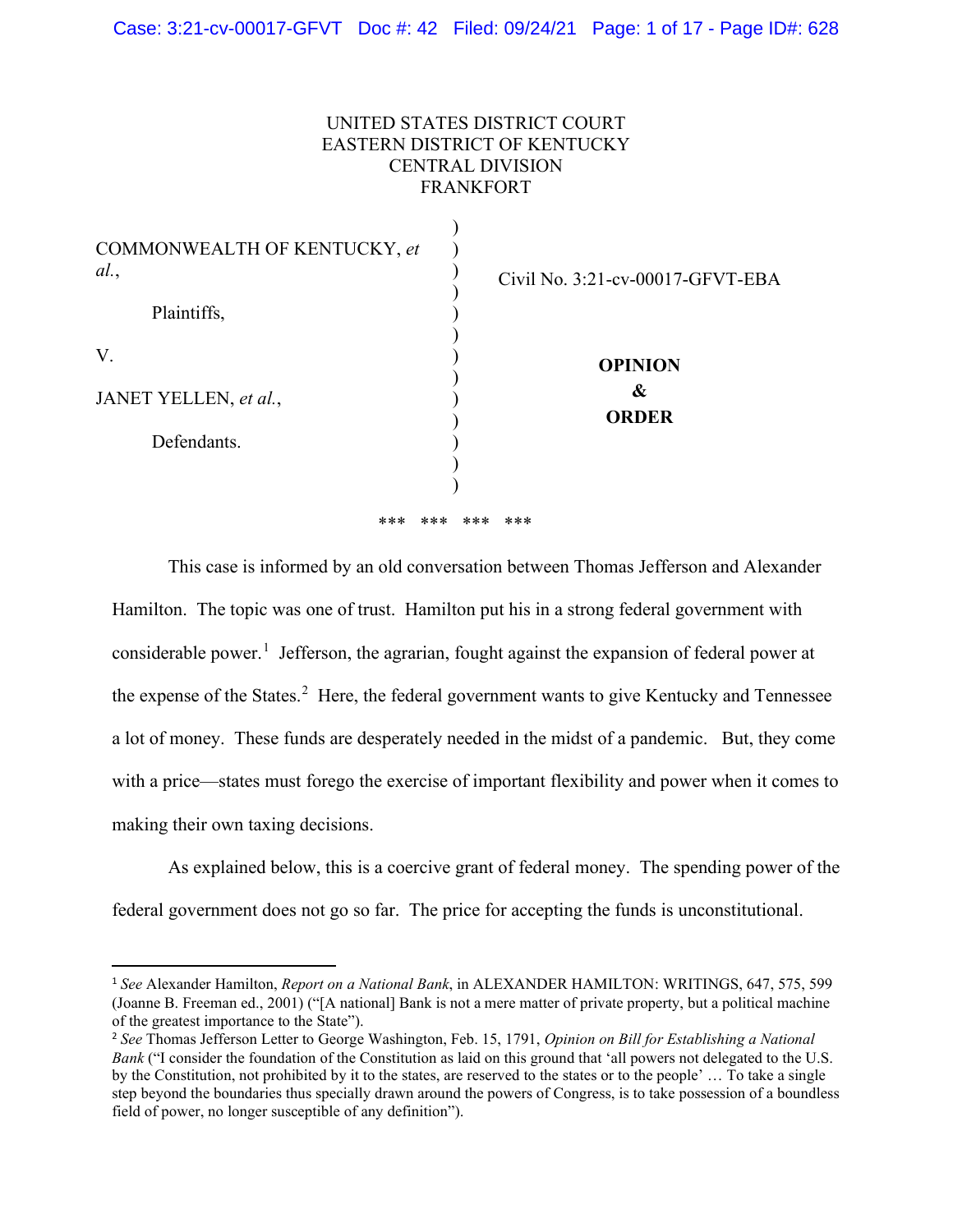Accordingly, summary judgment will be **GRANTED** in favor of the Commonwealth of

Kentucky and the State of Tennessee.

**I** 

President Biden signed into law the American Rescue Plan Act on March 11, 2021. Pub.

L. No. 117-2, § 9901(a) (codified at 42 U.S.C. § § 802–805). The ARPA appropriates funds in

order for the States to respond to pandemic-related expenses. *Id.* The ARPA provides that,

through December 31, 2024, the States may use the recovery funds "to cover costs incurred":

(A) to respond to the public health emergency with respect to the Coronavirus Disease 2019 (COVID–19) or its negative economic impacts, including assistance to households, small businesses, and nonprofits, or aid to impacted industries such as tourism, travel, and hospitality;

(B) to respond to workers performing essential work during the COVID–19 public health emergency by providing premium pay to eligible workers of the State, territory, or Tribal government that are performing such essential work, or by providing grants to eligible employers that have eligible workers who perform essential work;

(C) for the provision of government services to the extent of the reduction in revenue of such State, territory, or Tribal government due to the COVID–19 public health emergency relative to revenues collected in the most recent full fiscal year of the State, territory, or Tribal government prior to the emergency; or

(D) to make necessary investments in water, sewer, or broadband infrastructure.

*Id.* § 802(c)(1). The ARPA also includes restrictions or conditions on the grant of federal funds.

*Id.* § 802(c)(2). The condition of importance here (the "Tax Mandate") prohibits a State from

using the federal funds to "directly or indirectly offset a reduction in net tax revenue of such

State [] resulting from a change in law, regulation, or administrative interpretation during the

covered period that reduces any tax (by providing for a reduction in a rate, a rebate, a deduction,

a credit, or otherwise)." *Id.* § 802(c)(2)(A). If a State accepts the funds and fails to comply with

the Tax Mandate, it "shall be required to repay the Secretary [of the Treasury] an amount equal

to the amount of funds used in violation [thereof]." *Id.* § 802(e). In other words, the State will

be required to repay either the amount of funds used to offset the "reduction to net tax revenue"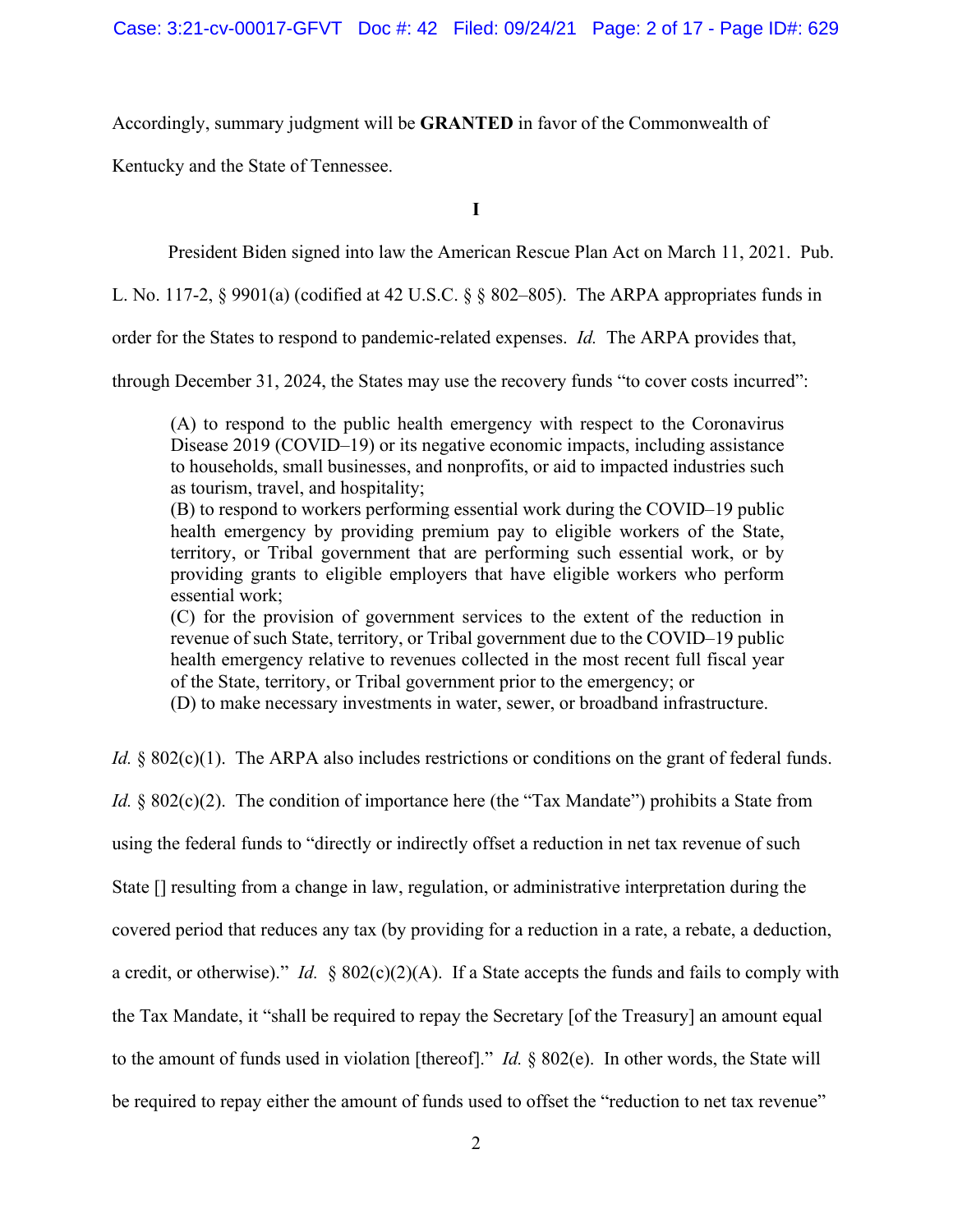or "the amount of funds received," whichever is less. *Id.* Further, on May 17, 2021, the Treasury Department published an Interim Final Rule, seeking to clarify the Tax Mandate and the eligible uses of ARPA funds. *See* 86 Fed. Reg. 26,786 (May 17, 2021).

 Plaintiffs Kentucky and Tennessee bring the present suit and move for summary judgment. [R. 25.] Plaintiffs seek both a declaratory judgment finding the Tax Mandate unconstitutional and a permanent injunction enjoining the Treasury Secretary's enforcement of the Tax Mandate. [*Id.*] Plaintiffs argue that they have standing on two grounds, arguing that the Tax Mandate: (1) unconstitutionally narrows the range of permissible tax policies States may enact, injuring the Plaintiffs; and (2) imposes administrative burdens, injuring Plaintiffs. [R. 25 at 23–24.] Plaintiffs then cite four different ways in which the Tax Mandate of the ARPA is unconstitutional. Plaintiffs believe that the Tax Mandate is unconstitutionally ambiguous and coercive in violation of the Spending Clause, that it is not reasonably related to the federal interest in passing the ARPA, and that it violates the anticommandeering doctrine. [R. 25.] Defendants, in response, argue: (1) that Plaintiffs are attempting to manufacture standing where it does not exist; (2) that this case is not ripe; and (3) that Congress has not exceeded the bounds of its authority for Spending Clause purposes. [R. 31.]

## **II**

## **A**

It is well-established that standing is a threshold inquiry in every federal case. *See, e.g., Warth v. Seldin*, 422 U.S. 490, 498 (1975); *Planned Parenthood Ass'n of Cincinnati, Inc. v. Cincinnati*, 822 F.2d 1390, 1394 (6th Cir. 1987). Each federal court is "under an independent obligation to examine their own jurisdiction, and standing is perhaps the most important of the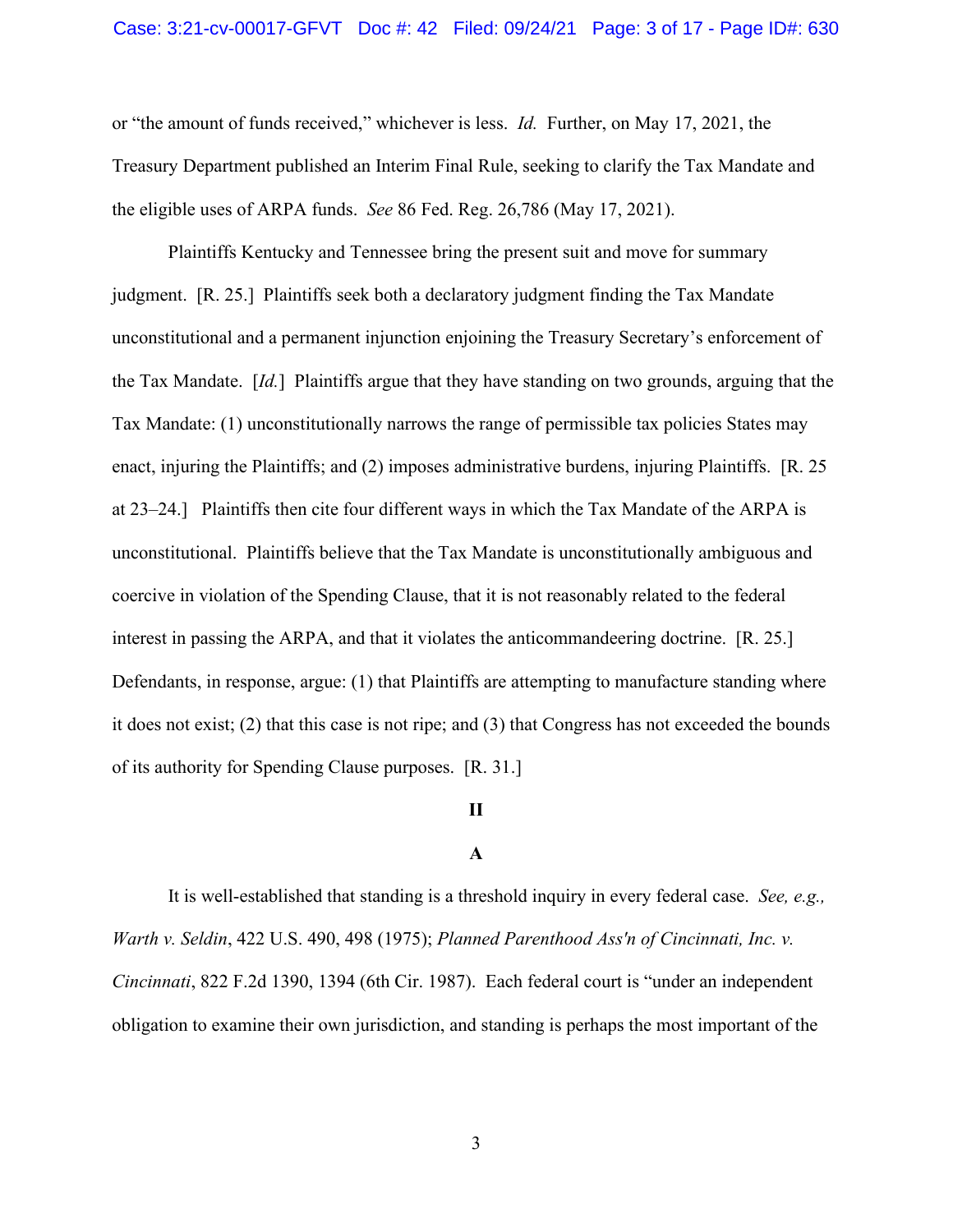jurisdictional doctrines." *FW/PBS, Inc. v. City of Dallas*, 493 U.S. 215, 231 (1990) (internal quotations and citation omitted).

"To satisfy the 'case' or 'controversy requirement' of Article III, which is the 'irreducible constitutional minimum' of standing, a plaintiff must, generally speaking, demonstrate that he has suffered an 'injury in fact,' that the injury is 'fairly traceable' to the actions of the defendant, and that the injury will likely be redressed by a favorable decision." *Bennett v. Spear*, 520 U.S. 154, 162 (1997) (citations omitted). To show injury-in-fact, a plaintiff must show "an invasion of a legally protected interest which is (a) concrete and particularized and (b) actual or imminent, not conjectural or hypothetical." *Lujan v, Defenders of Wildlife*, 504 U.S. 555, 560 (1992).

In pre-enforcement challenges, like this one, the "Supreme Court has recognized that an allegation of future injury may satisfy the injury-in-fact requirement if the alleged threatened injury is certainly impending, or there is a substantial risk that the harm will occur." *McKay v. Federspiel*, 823 F.3d 862, 867 (6th Cir. 2016) (quoting *Susan B. Anthony List v. Driehaus*, 573 U.S. 149, 158 (2014) (cleaned up)). More specifically, plaintiffs satisfy the injury-in-fact requirement where they allege: (1) "an intention to engage in a course of conduct arguably affected with a constitutional interest,"  $(2)$  that is "proscribed by a [law]," and  $(3)$  "there exists a credible threat of prosecution thereunder." *Susan B. Anthony List*, 573 U.S. at 159, 134 S.Ct. 2334 (citation omitted). As sovereign entities, Kentucky and Tennessee also enjoy "special solitude in [the Court's] standing analysis. *Massachusetts v. E.P.A.*, 549 U.S. 497, 518–20 (2007). The Court will consider, in turn, whether Plaintiffs have met each element.

In order to satisfy the first *Dreihaus* factor in this context, the Court must, necessarily, look to the substance of the "constitutional interest" at issue in this case. Plaintiffs Kentucky and Tennessee are alleging that the Tax Mandate, a condition attached to the receipt of funds under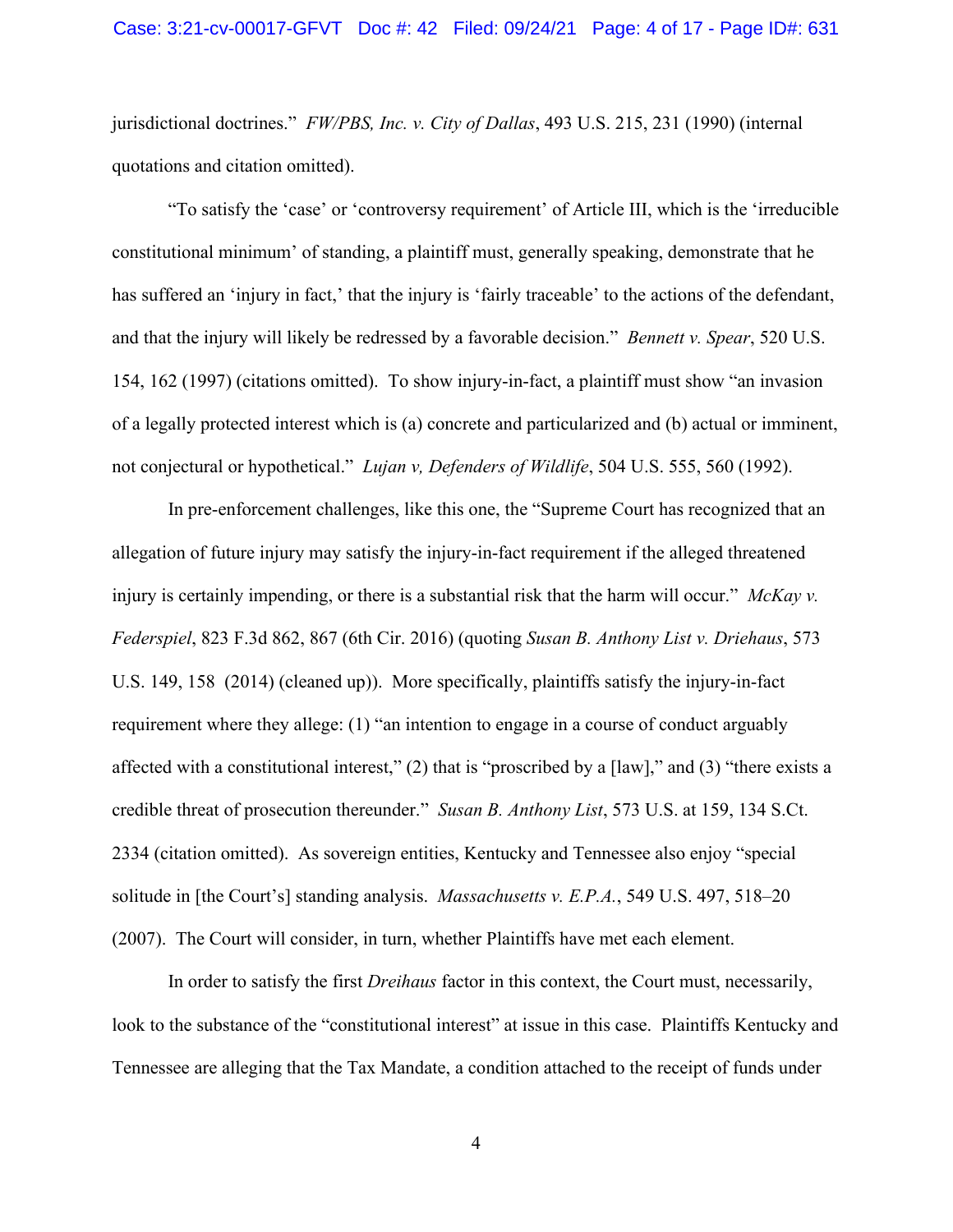the ARPA, is unconstitutional on a variety of grounds. [R. 25.] The States contend that they wish to accept the funds—indeed, that they *need* the funds—but seek to enjoin the Treasury Department from enforcing the Tax Mandate. [*Id.*] There is *at least* one valid argument that the Tax Mandate is unconstitutional. *See generally Ohio v. Yellen*, 2021 WL 2712220, 1:21-cv-00181-DRC (S.D. Ohio July 1, 2021). Accordingly, the States have met the first factor. Next, the Tax Mandate may fairly be considered a guardrail as to how States may spend ARPA funds. Tennessee and Kentucky, however, interpret the Tax Mandate as proscribing use of the funds for their "preferred tax policies in the coming years." [R. 25 at 11.] The second factor is met. Finally, Treasury Secretary Yellen penned a letter to various attorneys general on March 23, 2021, indicating her intent to enforce the Tax Mandate. [*See* R. 1-2.] Thus, a credible threat of prosecution exists, Plaintiffs have met their burden, and this Court has standing to turn to the merits of the case.

#### **B**

Plaintiffs, in their summary judgment motion, cite four different ways in which the Tax Mandate of the ARPA is unconstitutional. [R. 25.] The Court will begin by addressing the Plaintiffs' contention that the Tax Mandate is unconstitutionally coercive and then turn to remaining arguments, as needed.

The Spending Clause gives Congress the power "to pay the Debts and provide for the ... general Welfare of the United States." U.S. Const., Art. I, § 8, cl. 1. As a part of its Spending Clause powers, Congress may offer conditioned funds to the States. *See South Dakota v. Dole*, 483 U.S. 203, 208 (1987) (threatening to withhold federal funds if South Dakota did not raise drinking age to twenty-one). To that end, Spending Clause legislation has often been characterized as "much in the nature of a *contract*" between two co-sovereigns. *Pennhurst State*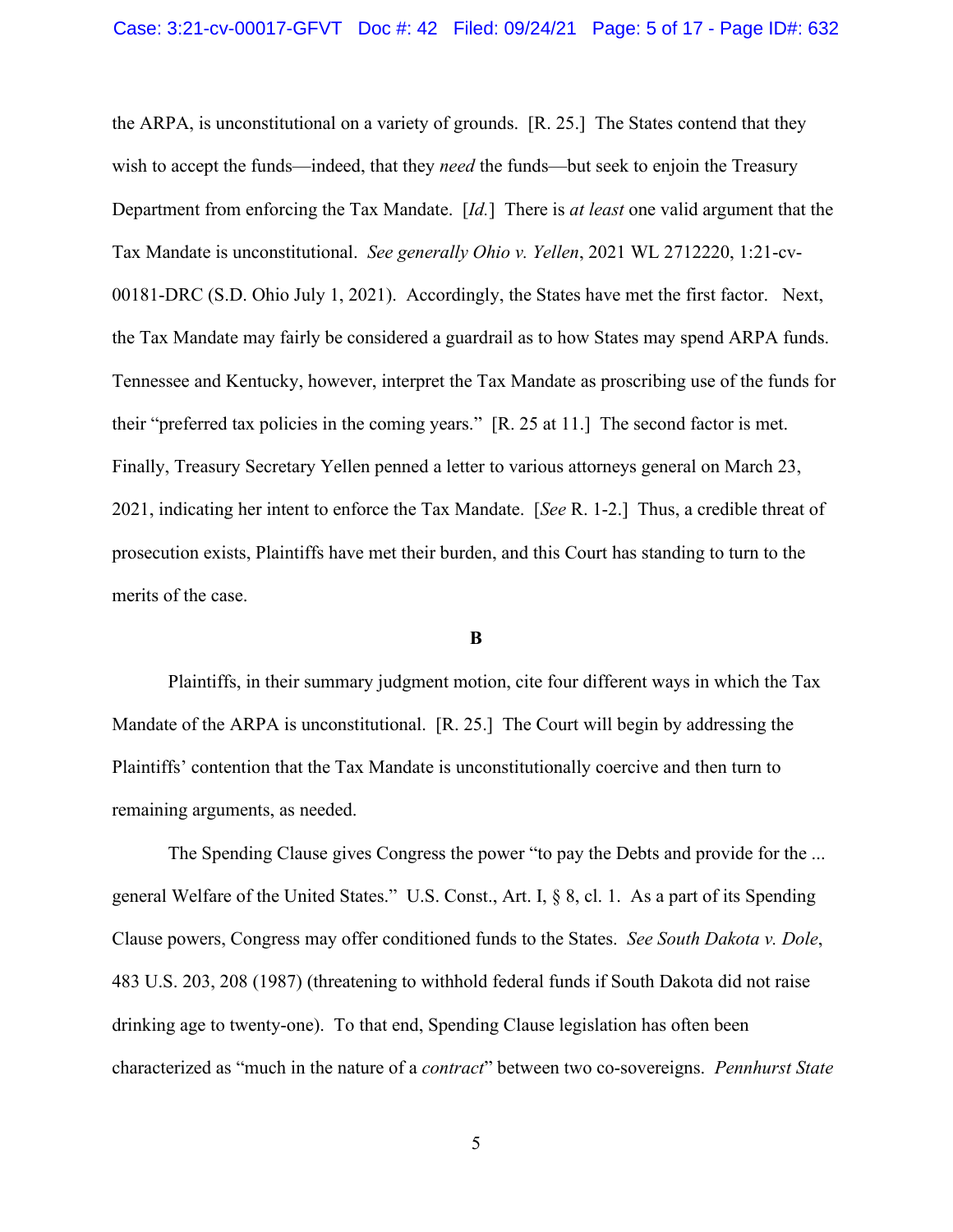*School and Hospital v. Halderman*, 451 U.S. 1, 17 (1981). In exercising its spending power, however, Congress itself must abide by certain limitations. The limitation pertinent here holds that Congress may not enact Spending Clause legislation that uses "financial inducements to exert a 'power akin to undue influence.' " *National Federation of Independent Business v. Sebelius*, 567 U.S. 519, 577 (2012) (quoting *Steward Machine Co. v. Davis*, 301 U.S. 548, 590 (1937)). Although Congress may "encourage a State to regulate in a particular way, [and] influenc[e] a State's policy choices," *Id.* (quoting *New York v. United States*, 505 U.S. 144, 166 (1992)), Congress oversteps its powers when "pressure turns into compulsion." *Id.* at 576–77. (quoting *Steward Machine Co.*, 301 U.S. at 590).

Article III courts exercise restraint in second-guessing the policy judgments of Congress. Members of Congress are subject to the political whims of the American citizens; Article III courts are insulated from political processes and "possess neither the expertise nor the prerogative to make policy judgments." *NFIB*, 567 U.S. at 538. Courts must step in, however, where Congress's policy judgments threaten the independent sovereignty of the States. "Otherwise the two-government system established by the Framers would give way to a system that vests power in one central government, and individual liberty would suffer." *Id.* at 577. In keeping with the contract analogy, when a State alleges coercion, courts must consider whether the State is able to "voluntarily and knowingly accept[] the terms of the 'contract.' " *Pennhurst*, 451 U.S. at 17.

The Supreme Court, in *South Dakota v. Dole*, considered whether Congress overstepped its spending powers where it threatened to withhold five percent of South Dakota's federal highway funds if the State refused to raise the minimum-drinking age to twenty-one. 483 U.S., at 211. The Supreme Court determined that the conditional offer was not coercive because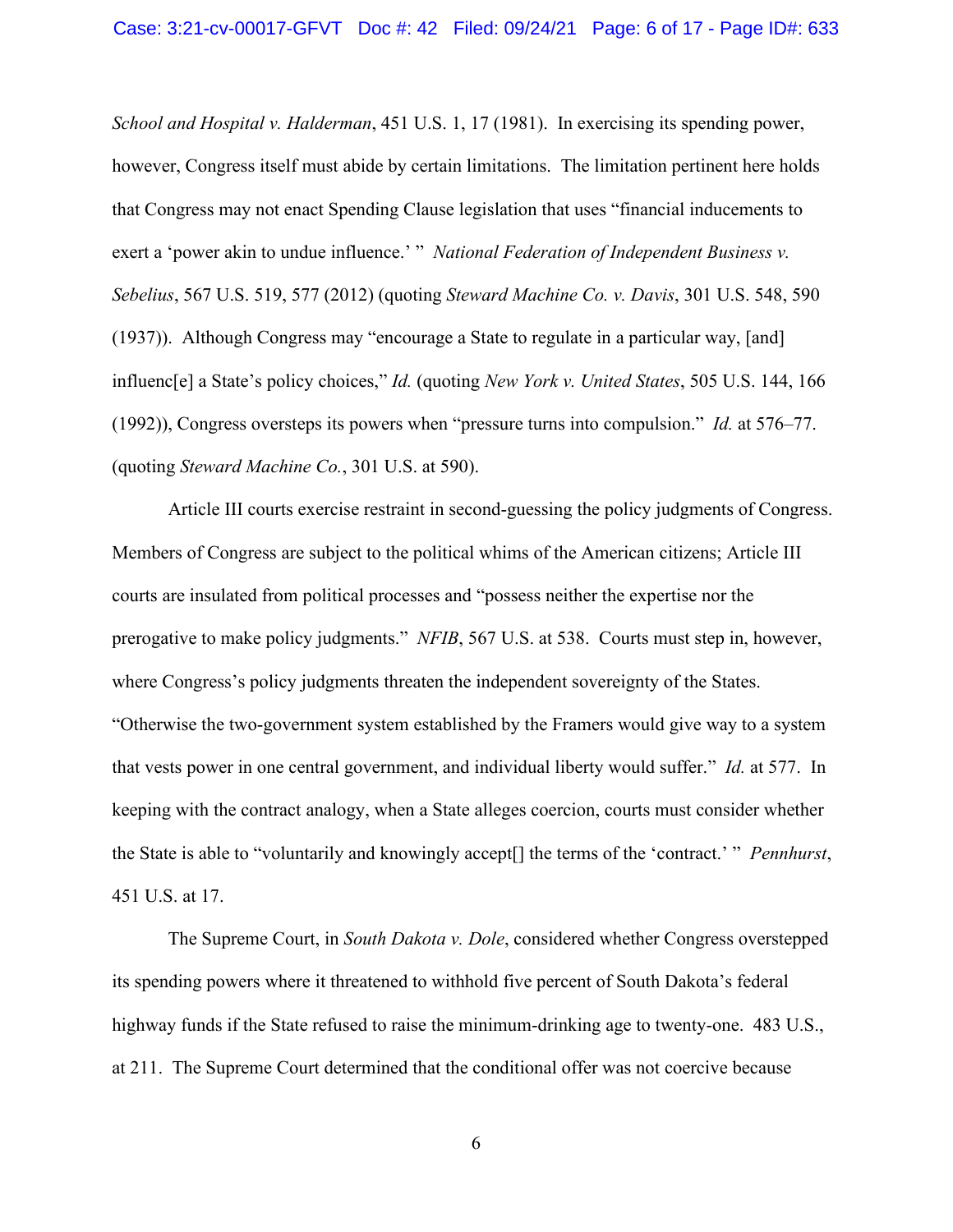"Congress ha[d] offered relatively mild encouragement to the States to enact higher minimum drinking ages than they would otherwise choose." *Id.* In other words, the State was not so reliant on the five percent of highway funds—"otherwise obtainable under specified highway grant programs"—to the point where they had no real choice; the decision to comply with the condition "remain[ed] the prerogative of the States not merely in theory but in fact." *Id.*, at 211– 12.

*NFIB*, on the other hand, represents the sole example of the Supreme Court enforcing the anticoercion principle where Congress's spending legislation deprived the States of any meaningful choice. 567 U.S., at 519. In 2010, Congress passed the Patient Protection and Affordable Care Act ("ACA"), seeking to expand healthcare access for millions of Americans. The ACA contained a Medicaid expansion, which threatened the States with a complete loss of federal funding of Medicaid—funding equal to ten percent of a State's total budget—if any State refused to comply with the expansion. Chief Justice Roberts, delivering the opinion of the Court, found the Medicaid expansion provision to violate "the basic principle that the 'Federal Government may not compel the States to enact or administer a federal regulatory program.' " *NFIB*, 567 U.S., at 575 (quoting *New York*, 505 U.S., at 188)). In finding the Medicaid provisions of the ACA coercive, the Supreme Court considered: (1) the expanded obligations that States must comply with; (2) the fact that Congress threatened to withhold *both* new and existing funding for the States' Medicaid programs;<sup>3</sup> and (3) whether Congress's "financial inducement" was "mild encouragement" or "a gun to the head."<sup>4</sup> *Id.* at 581.

<sup>&</sup>lt;sup>3</sup> While the issue of existing funds was a factor considered by the Supreme Court in *NFIB*, it was one of many factors weighed. Accordingly, the Court will not accept Defendants' argument that *NFIB* is factually distinct from the present case. [*See* R. 31.]

<sup>4</sup> *See Dole*, 483 U.S., at 211 ("all South Dakota would lose if she adheres to her chosen course as to a suitable minimum drinking age is 5% [of her highway funds]"). In fact, South Dakota was only poised to lose "less than half of one percent of South Dakota's budget at the time." *NFIB*, 567 U.S., at 581.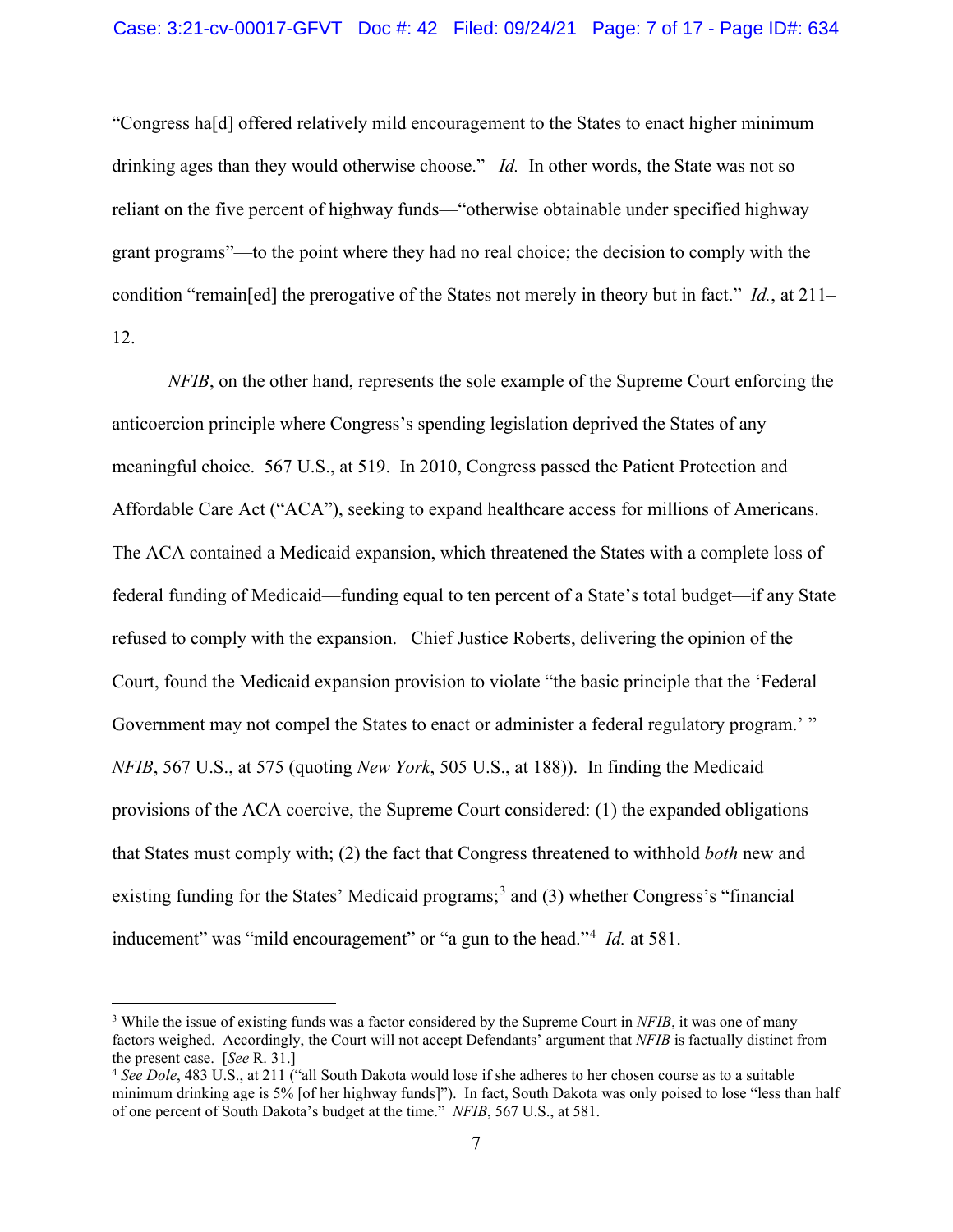Similarly, in his concurring Opinion in *School Dist. of City of Pontiac v. Secretary of U.S. Dept. of Educ.*, Judge Sutton noted the coercive nature of the contract that States were offered at the onset of the No Child Left Behind Act. 584 F.3d 253, 284 (6th Cir. 2009) (Sutton, J, concurring). Stuck between Congress's funding conditions and "fiscally challenging times … [no State] would have the fortitude to turn down hundreds of millions of dollars in education funding." *Id.* The "choice-bending" nature of Congress' s contract of adhesion was underscored by the fact that "no State refused aid under the Act, notwithstanding the conditions that came with it." *Id.*

The States here know, as Kentucky and Tennessee show, that "refusing to accede to the conditions set out in the [law] is not a realistic option." *See NFIB*, 567 U.S., at 681 (Scalia, J., dissenting). Whereas roughly ten percent of a State's annual budget was at stake in *NFIB*, the ARPA offers States and the District of Columbia \$195.3 billion dollars. *See* Jared Walczak, *Four Questions Treasury Must Answer About the State Tax Cut Prohibition in the American Rescue Plan Act*, Tax Found. (Mar. 18, 2021), https://bit.ly/3cYu0YB. For context, that is roughly *twenty percent* of the annual state tax collections brought in by state governments. *Id.* If both Kentucky and Tennessee choose to accept the ARPA funds—if it can be referred to as a choice—they will both receive amounts equal to roughly *one-fifth* of their general fund revenues for the preceding year.<sup>5</sup> *See How the COVID-19 Pandemic is Transforming State Budgets*, Urb. Inst. (last visited June 25, 2021), https://urbn.is/3jsU9ni; *see also* Jared Walczak, *State Aid in American Rescue Plan Act is 116 Times States' Revenue Losses*, Tax Foundation (Mar. 3, 2021),

<sup>5</sup> Kentucky will receive roughly \$2.4 billion from the ARPA. [*See* R. 1 at 11] Relative to the \$11.2 billion in revenue that Kentucky received from the General Fund during the last fiscal year, the ARPA aid package for Kentucky amounts to more than one-fifth of Kentucky's entire yearly General Fund revenue. [*Id.*] Tennessee will receive roughly \$3. Billion from the ARPA. [*Id.*] Relative to the \$17.8 billion in revenue that Tennessee received from the General Fund during the last fiscal year, the ARPA aid package for Kentucky amounts to more than onefifth of Tennessee's annual general revenue. [*Id.*]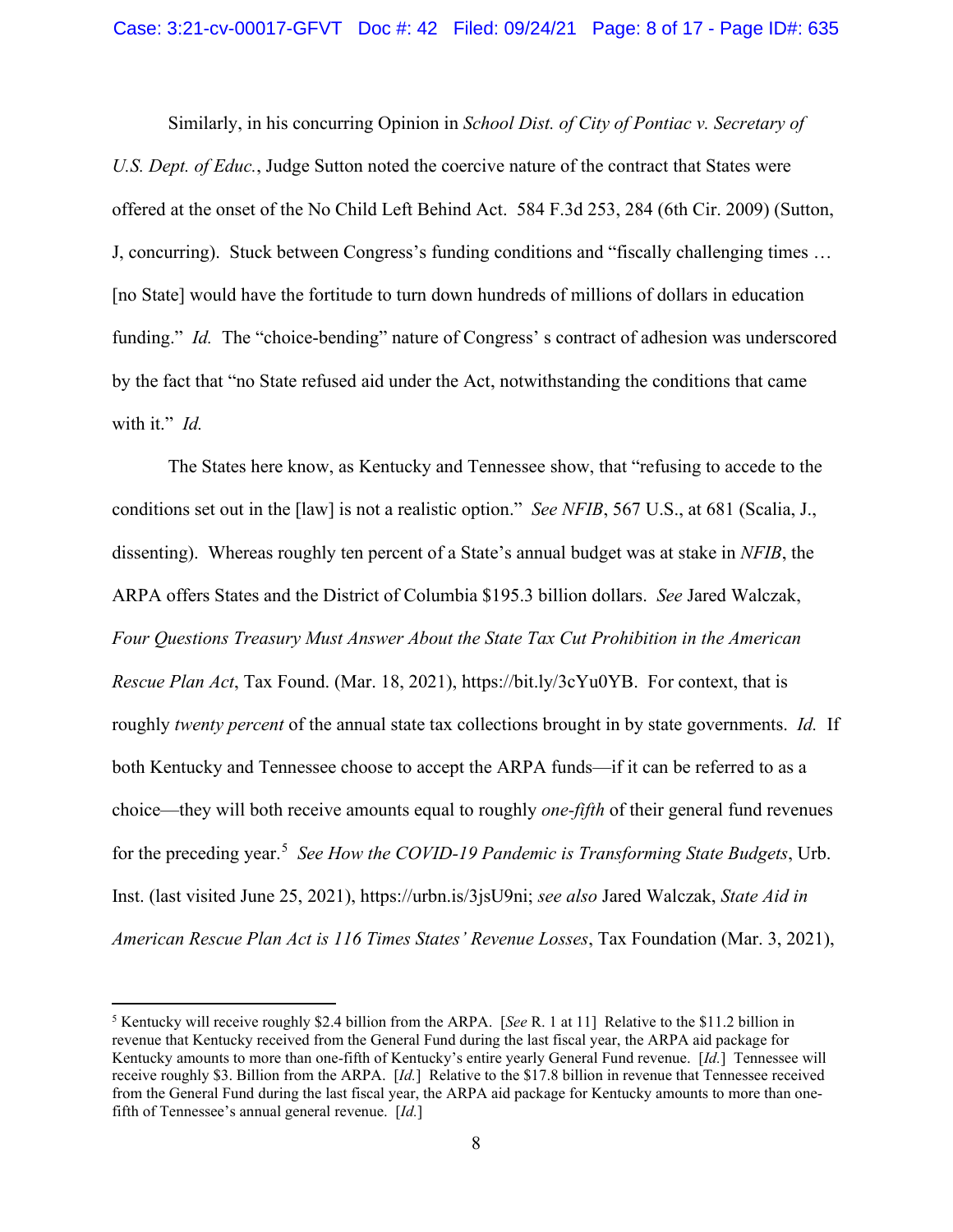https://taxfoundation.org/state-and-local-aid-american-rescue-plan/. The amount of money at stake is especially pressing for Kentucky and Tennessee who, unlike the federal government, are constitutionally required to enact balanced budgets. See Ky. Const. §§ 49–50, 171; Tenn. Const.

# Art. II, § 24.

Putting aside the sheer size of the federal government's offering, the past year-and-a-half

has presented anything but ordinary and stable conditions for the States. Not only have the

States been forced to combat the health ramifications of the coronavirus, the pandemic has

thrown many States and citizens into severe economic hardship. *Amici Curiae* Chamber of

Commerce and National Federation of Independent Business Small Business Legal Center

highlight some of the economic devastation the pandemic has brought:

Small businesses, in particular, have faced unprecedented economic hardship. In surveys of small business owners, 81% of participants reported losing sales opportunities because of a labor shortage.<sup>6</sup> More than half had employees take pandemic-related sick leave or family leave; 87% of those businesses reported at least some of that leave was paid leave.<sup>7</sup> The hospitality industry was also ravaged: At the beginning of this year, foodservice sales were down \$240 billion from expected levels in  $2020$ .<sup>8</sup> Nearly a third of all restaurant and hospitality workers lost their jobs in the first few months of the pandemic,  $9$  and many have yet to return.<sup>10</sup> More than 100,000 businesses of all stripes have permanently shuttered

https://bit.ly/3hn5jHA (restaurant employment in all but four states remains below its prepandemic level); *Nat'l Restaurant Ass'n, Restaurant Employment Fell for the Third Consecutive Month* (Feb. 5, 2021), https://bit.ly/31b0pG3 (nearly 450,000 restaurant jobs lost in the three months preceding February 2021); *State-by-State Job Loss: COVID-19 Continues to Devastate Hotel Industry*, Am. Hotel & Lodging Ass'n (Feb. 2021), https://bit.ly/3uG0H47 (hospitality industry unemployment rate 300% higher than rest of economy); Michael

Ettlinger & Jordan Hensley, *Covid-19 Economic Crisis: By State*, Univ. of N.H. Carsey Sch. of Pub. Pol'y (June 29, 2021), https://bit.ly/3dBzklI (nationwide employment in the accommodation and food services industry is down 13.9% since last year).

<sup>&</sup>lt;sup>6</sup> See NFIB Res. Ctr., Covid-19 Small Business Survey (18) at 10 (June 30, 2021), https://bit.ly/3y Mg4KD.<br><sup>7</sup> See NFIB Res. Ctr., Covid-19 Small Business Survey (17) at 8-9 (Apr. 28, 2021), https://bit.ly/3ycOcyO.<br><sup>8</sup> S

bit.ly/3d5gVwu; *see also Alex Sherman, Five Charts That Show How COVID-19 Stopped the U.S. Economy In Its Tracks*, CNBC (Mar. 11, 2021), https://cnb.cx/3cZ97O0.

<sup>9</sup> Erin Huffer & Aravind Boddupalli, *The Leisure & Hospitality Sector Has an Employment Crisis—and It Might Be Getting Worse*, Urb. Wire (July 20, 2020), https://urbn.is/397ptlz.<br><sup>10</sup> *See Nat'l Restaurant Ass'n, 49 States and DC Added Restaurant Jobs in May 2021* (June 24, 2021),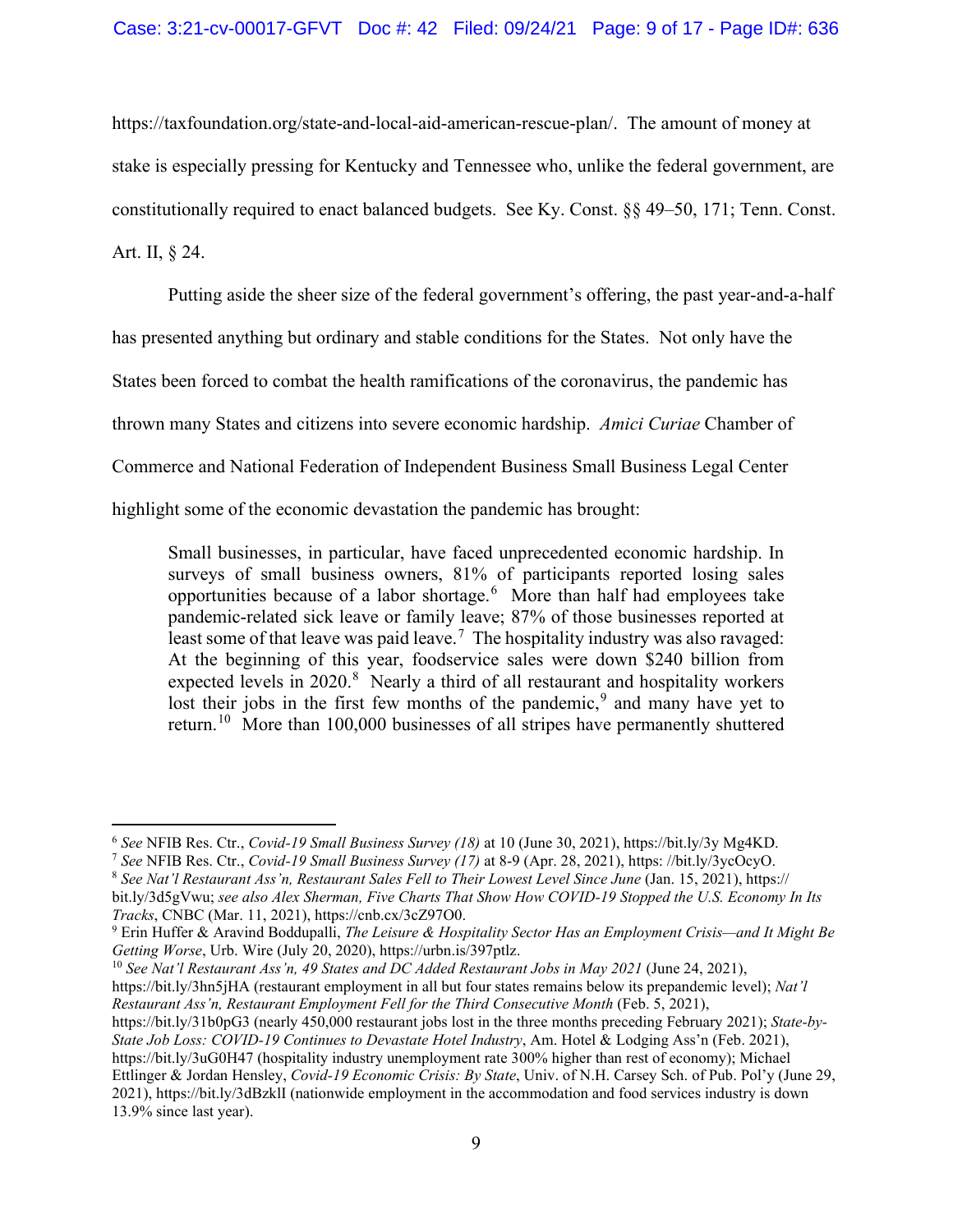their doors,  $11$  and the country has lost more jobs since February 2020 than were lost during the Great Recession of December 2007 to June 2009.<sup>12</sup>

[R. 34 at 24–25.] Looking beyond the impacts on private businesses, state and local governments have likewise felt the economic brunt of the pandemic. Many state and local governments are grappling with "severe budget shortfalls." Anshu Siripurapu & Jonathan Masters, *How COVID-19 Is Harming State and City Budgets*, Council on Foreign Relations (Mar. 19, 2021), https://on.cfr.org/3f9vjqm. This, in part, can be explained by the necessary steps these governments have been forced to take in response to the pandemic, including: making budgetary cuts, freezing spending and hiring, laying off workers, and drawing down rainy day funds. *Id.* State and local officials have even remarked in the public sphere that the money available through the ARPA represents a life preserver thrown to drowning governmental bodies. *See* Manny Fernandez & Sabrina Tavernise, *Stimulus Bill Transforms Options for State and Local Governments*, N.Y. TIMES, Mar. 15, 2021, https://www.nytimes.com/2021/03/13/us/ stimulus-biden-states-cities.html ("The American Rescue Plan – that's a proper term for the situation we're in … it's pretty amazing that we're still standing up"). Local governments have incurred "[t]hree quarters of the the more than 1.3 million jobs lost among state and local governments since February 2020 … the vast majority of them from school districts." *Id.* In fact, the full extent of the fiscal damage incurred by local governments may not yet be known, as many counties have "complained that funds from previous rounds of pandemic stimulus had not reached them because the funds were routed through states for smaller counties." *Id.* 

<sup>11</sup> Anne Sraders & Lance Lambert, *Nearly 100,000 Establishments That Temporarily Shut Down Due to the Pandemic Are Now Out of Business*, Fortune (Sept. 28, 2020), https://bit.ly/3t6dpci; Paul Davidson, *Vaccines Could Help Steady Economy; Yet Pandemic Isn't Over, Effects Are Likely to Linger*, USA Today at 3B (Dec. 31, 2020). <sup>12</sup> Michael Ettlinger & Jordan Hensley, supra n.8; *see also* Congressional Rsch. Serv., *Global Economic Effects of COVID-19* at Fig. 19 (June 17, 2021), https://bit.ly/3AitAqJ (in none of sixteen measured sectors has the number of jobs lost in April 2020 been fully recovered); U.S. Bureau of Labor Statistics, *All Employees, Total Nonfarm [PAYEMS]*, retrieved from FRED, Fed. Rsrv. Bank of St. Louis (July 8, 2021), https://bit.ly/3dPMhbQ (total nonfarm employment in the United States is still more than 6.7 million jobs below its February 2020 level).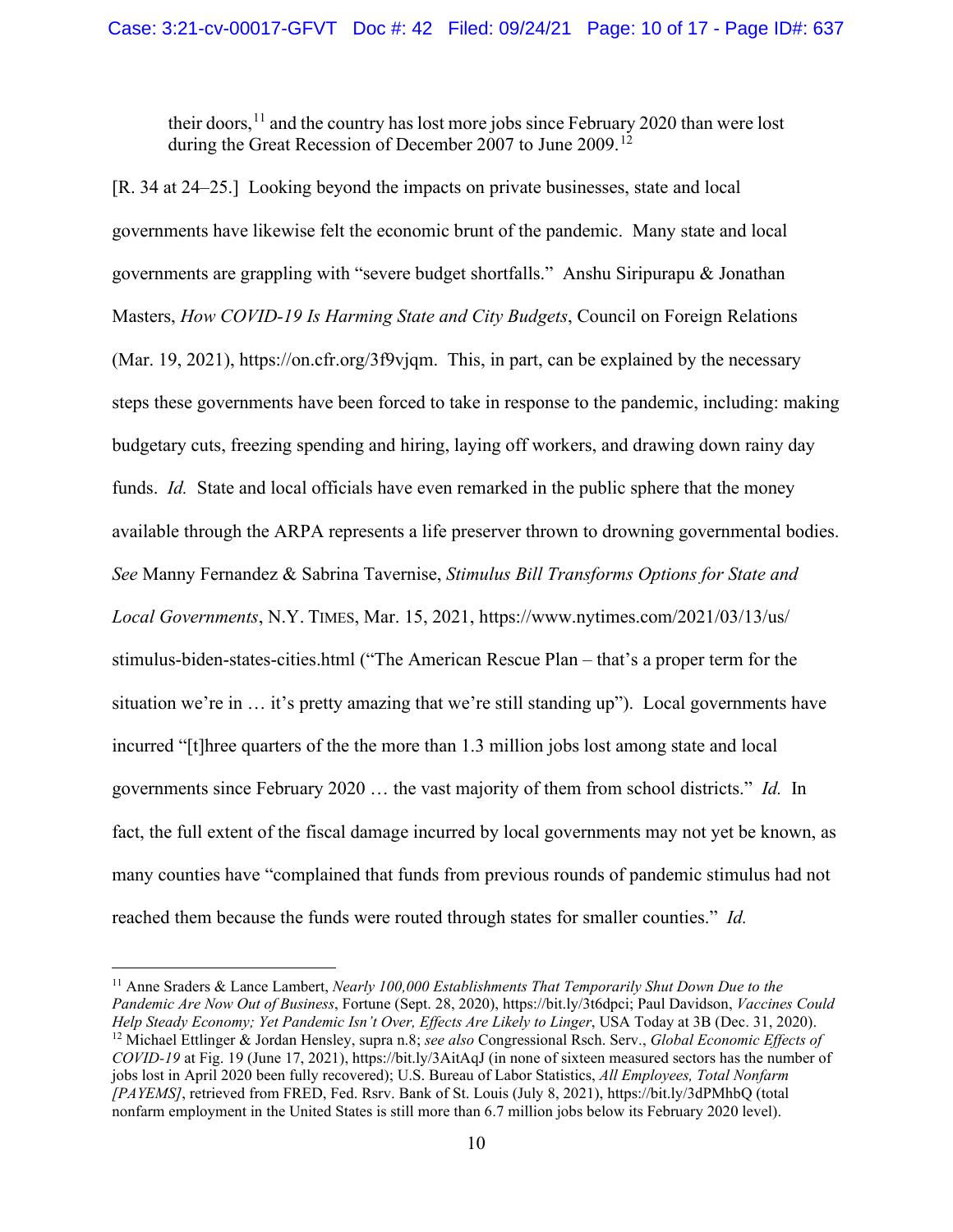At the risk of straining the analogy, the pandemic has many state and local governments treading water. The federal government's rescue boat has arrived in the form of the ARPA, but instead of offering a hand to hoist up its sinking co-sovereigns, it has offered a pen and paper listing conditions of rescue. The States have no voluntary or knowing choice in the matter, *Pennhurst*, 451 U.S. at 17, and face a "gun to the head" contract of adhesion. *NFIB*, 567 U.S., at 575. This is exemplified by the fact that all but thirteen States, to-date, have certified to receive ARPA funds, with more likely to follow. *See, e.g., ARPA State Fiscal Recovery Fund Allocations*, National Conference of State Legislatures, https://www.ncsl.org/research/fiscalpolicy/arpa-state-fiscal-recovery-fund-allocations.aspx (last visited Sept. 17, 2021). Further, an untold number of local governments and cities will likewise receive funding directly from the Treasury Department. *See, e.g. American Rescue Plan Act (ARPA)*, Lexington-Fayette Urban County Government, https://www.lexingtonky.gov/ARPA (last visited Sept. 17, 2021). The numbers speak for themselves. *See City of Pontiac*, 584 F.3d 253, at 284. Given the "choice bending" nature of Congress's offer, *id.*, the Court finds the Tax Mandate of the ARPA coercive, and the condition cannot be sustained under the spending power.<sup>13</sup>

If you think about it, the coercion presented in the ARPA is exactly the kind of intrusion on state sovereignty that the Constitution prohibits. Accordingly, the Court rests on the abovementioned considerations in finding the federal government's offer coercive, but feels compelled to mention the particularly injurious nature of the Tax Mandate. The Constitution recognizes limitations on the States, but does not abolish the States' "residuary and inviolable sovereignty." The Federalist No. 39, p. 245 (C. Rossiter ed. 1961). Accordingly, our federalist

<sup>&</sup>lt;sup>13</sup> As a note, whereas an Interim Final Rule from the Treasury Department has the potential to clarify an unconstitutionally ambiguous offer, *see Ohio*, 2021 WL 2712220, at \*3–4, such a Rule has no bearing on whether Congress's offer is unconstitutionally coercive. Accordingly, the Treasury Department's May 17, 2021 IFR, *see* 86 Fed. Reg. 26,786 (May 17, 2021), has no bearing on this Court's coercion analysis.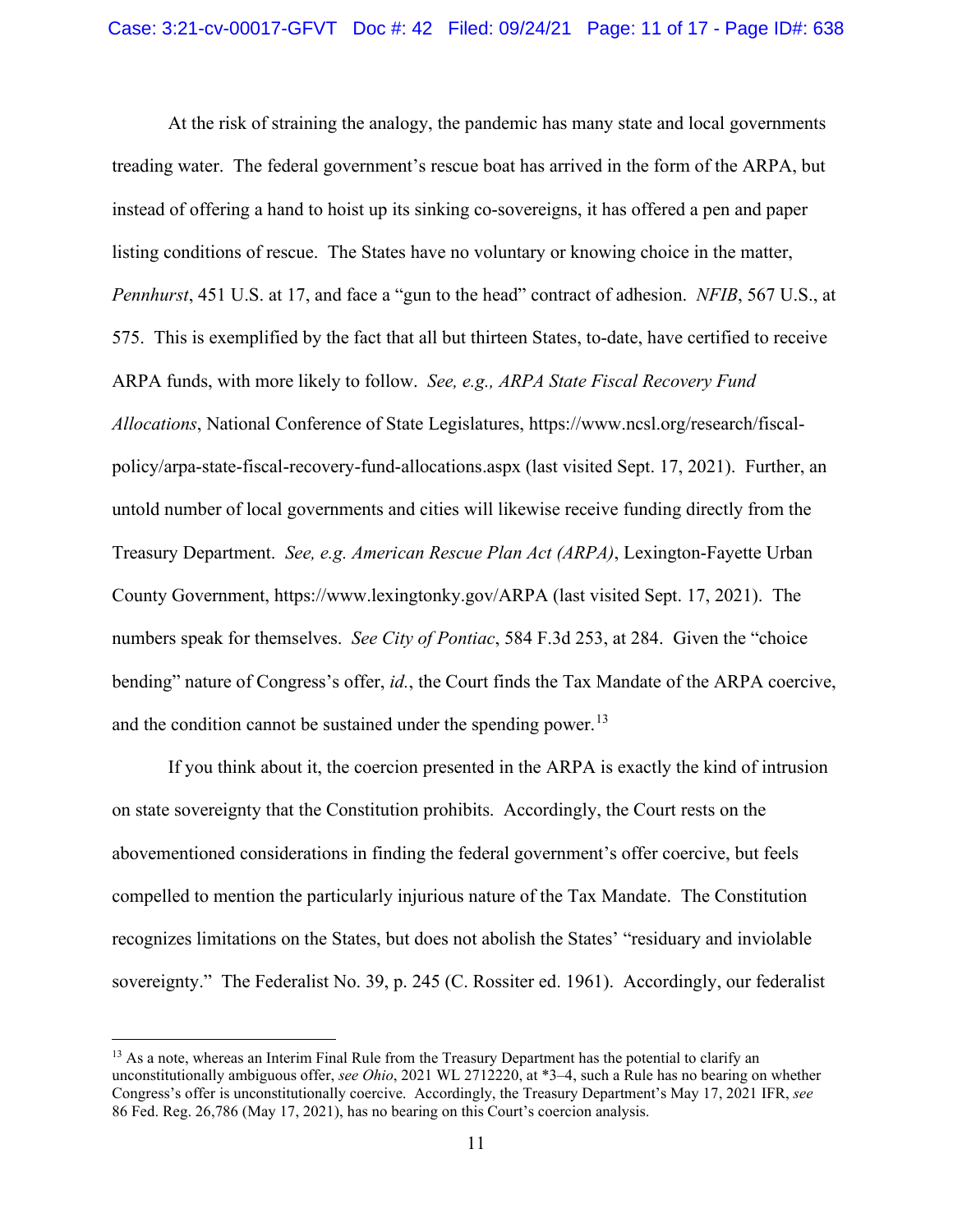system is one of dual sovereignty. *See Murphy v. National Collegiate Athletic Ass'n*, 138 S. Ct. 1461, 1475 (2018). Out of all of the powers reserved to the States, there is no power more central to a state government's sovereignty than the power to tax, *Dep't of Revenue v. ACF Indus., Inc.*, 510 U.S. 332, 345 (1994), which the Supreme Court, long ago, recognized as "indispensable to [the States'] existence." *Gibbons v. Ogden*, 22 U.S. (9 Wheat.) 1, 199 (1824). In fact, the "power of self-government ... cannot exist distinct from the power of taxation." *Providence Bank v. Billings*, 29 U.S. (4 Pet.) 514, 546, 548 (1830). Thus, where the federal government unduly influences the States' power to set their own tax policies, the federal government oversteps its bounds. Not only does this threaten the dual nature of our federalist system, but such federal overreach threatens individual liberties that "derive[] from the diffusion of sovereign power." *Bond v. United States*, 564 U.S. 211, 221 (2011). As mentioned above, the Court draws no conclusion here as to whether, for instance, the Tax Mandate violates the anticommandeering doctrine. [*See* R. 25.] The Court simply notes that the federal government's condition implicates not only powers at the core of state sovereignty, but individual liberties reserved to citizens, as well. *See Bond*, 564 U.S. 211, at 222 ("When government acts in excess of its lawful powers, [individual] liberty is at stake").

# **C**

Beyond the anticoercion principle, Plaintiffs contend that the Tax Mandate is unconstitutional in three other respects. [R. 25.] Plaintiffs argue that the Tax Mandate: (1) violates the anticommandeering doctrine because it seizes powers reserved to the States, via the Tenth Amendment, to set their own tax policies [*id.* at 34]; (2) is not reasonably related to the federal interest in passing the ARPA, which Plaintiffs define as "providing relief to the States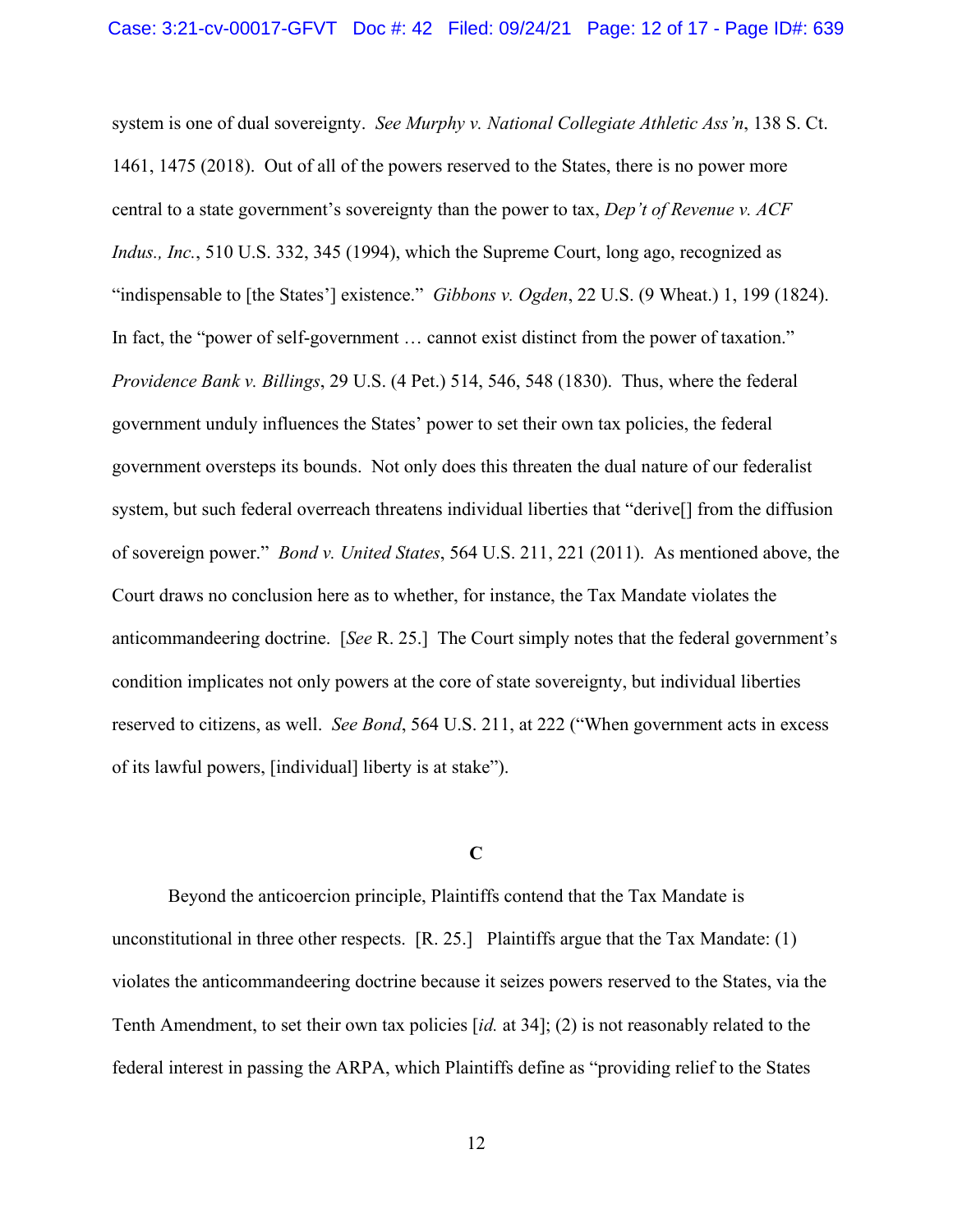(and their citizens) from hardships caused by Covid-19" [*id.* at 36]; and (3) is unconstitutionally ambiguous in violation of the Spending Clause where the plain language of the Tax Mandate is simply incomprehensible. [*Id.* at 27.]

Kentucky and Tennessee may very well be correct about these alternative grounds. But, having found the Tax Mandate unconstitutionally coercive, this Court will refrain from anticipating further questions of constitutional law "in advance of the necessity of deciding [them]." *Wash. St. Grange v. Wash. St. Republican Party*, 552 U.S. 442, 450–51 (2008) (quoting *Ashwander v. TVA, 297 U.S. 288, 346–47 (1936)).*<sup>14</sup>

### **D**

Turning to the remedies, Plaintiffs pray for both declaratory relief and a permanent injunction enjoining the Treasury Secretary from enforcing the Tax Mandate provision of the ARPA. [R. 1 at 24.] To obtain a permanent injunction, a plaintiff "must first establish that [she has] suffered a constitutional violation." *Womens Med. Prof'l Corp. v. Baird*, 438 F.3d 595, 602 (6th Cir. 2006). As explained above, Tennessee and Kentucky have clearly suffered violations of their constitutional rights as a result of the Tax Mandate's coercive nature. The four factors for courts to consider before granting a request for a permanent injunction also weigh in the Plaintiffs' favor. These factors require the Court to find (1) that the Plaintiffs have suffered an irreparable injury; (2) that remedies available at law, such as monetary damages, are inadequate to compensate for that injury; (3) that an equitable remedy is warranted upon considering the balance of hardships between the parties; and (4) that the public interest would not be disserved

<sup>14</sup> Suffice it to say, for an excellent exposition on the question of the Tax Mandate's ambiguity, *see generally Ohio*, 2021 WL 2712220. Further, for additional opinions regarding the constitutionality of the Tax Mandate or district courts' standing to hear them, *cf. W. Va., et al. v. U.S. Dep't of Treasury, et al.*, 2021 WL 2952863 (N.D. Al. July 14, 2021) (denying preliminary injunction, citing lack of irreparable injury); *Ariz. v. Yellen*, 2021 WL 3089103 at \*3–4 (D. Ariz. July 22, 2021) (denying ambiguity challenge where ARPA provides clear notice that conditions are attached to funds, whether or not conditions are largely indeterminate).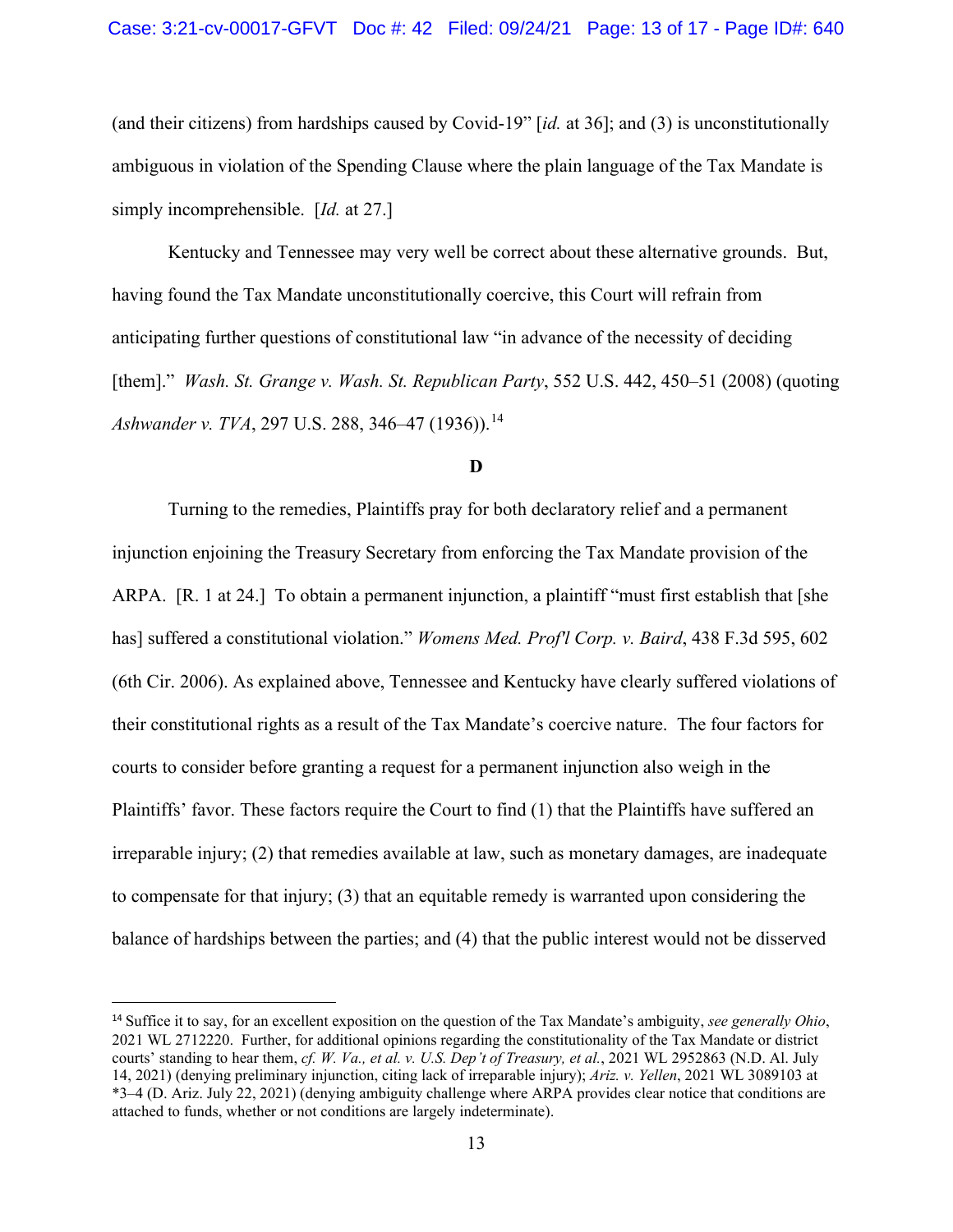by a permanent injunction. *See eBay Inc. v. MercExchange*, LLC, 547 U.S. 388, 391, 126 (2006); *see also Wedgewood Ltd. Partnership I v. Twp. of Liberty*, 610 F.3d 340, 349 (6th Cir. 2010). First, the Plaintiffs' irreparable harm flows naturally from the constitutional violation. *See Overstreet v. Lexington–Fayette Urban Cnty. Gov't*, 305 F.3d 566, 578 (6th Cir. 2002) (explaining that "a denial of an injunction will cause irreparable harm if the claim is based upon a violation of the plaintiff's constitutional rights"). Next, whereas monetary damages might otherwise be an adequate remedy if recoupment were to take place, Defendants enjoy sovereign immunity against such relief. *See F.D.I.C. v. Meyer*, 510 U.S. 471, 475 (1994) ("Absent a waiver, sovereign immunity shields the Federal Government and its agencies from suit"). The balance of hardships also weighs in Plaintiffs' favor. As explained above, Plaintiffs will endure hardship if forced to accept this unconstitutional contract of adhesion that impedes on their sovereign powers. Defendants, on the other hand, will suffer no hardship if this Court enjoins them from enforcing the Tax Mandate. The Court sees no cognizable interest of the federal government in enforcing the Tax Mandate and, given the limited scope of the permanent injunction, the Defendants will be free to enforce every other provision of the ARPA as they see fit. Lastly, "it is always in the public interest to prevent the violation of a party's constitutional rights." *G & V Lounge, Inc. v. Mich. Liquor Control, Comm'n*, 23 F.3d 1071, 1079 (6th Cir. 1994). The public interest is safeguarded with a decision in favor of the Plaintiffs; the States' ability to set their taxing policy as a co-sovereign enhances, rather than threatens, individual liberty. *Bond*, 564 U.S., at 221.

A permanent injunction is proper in this case, as enjoining the enforcement of the Tax Mandate alleviates the constitutional harm. Because a permanent injunction fully rectifies the Plaintiffs' harm, the Court need not address the issue of a declaratory judgment.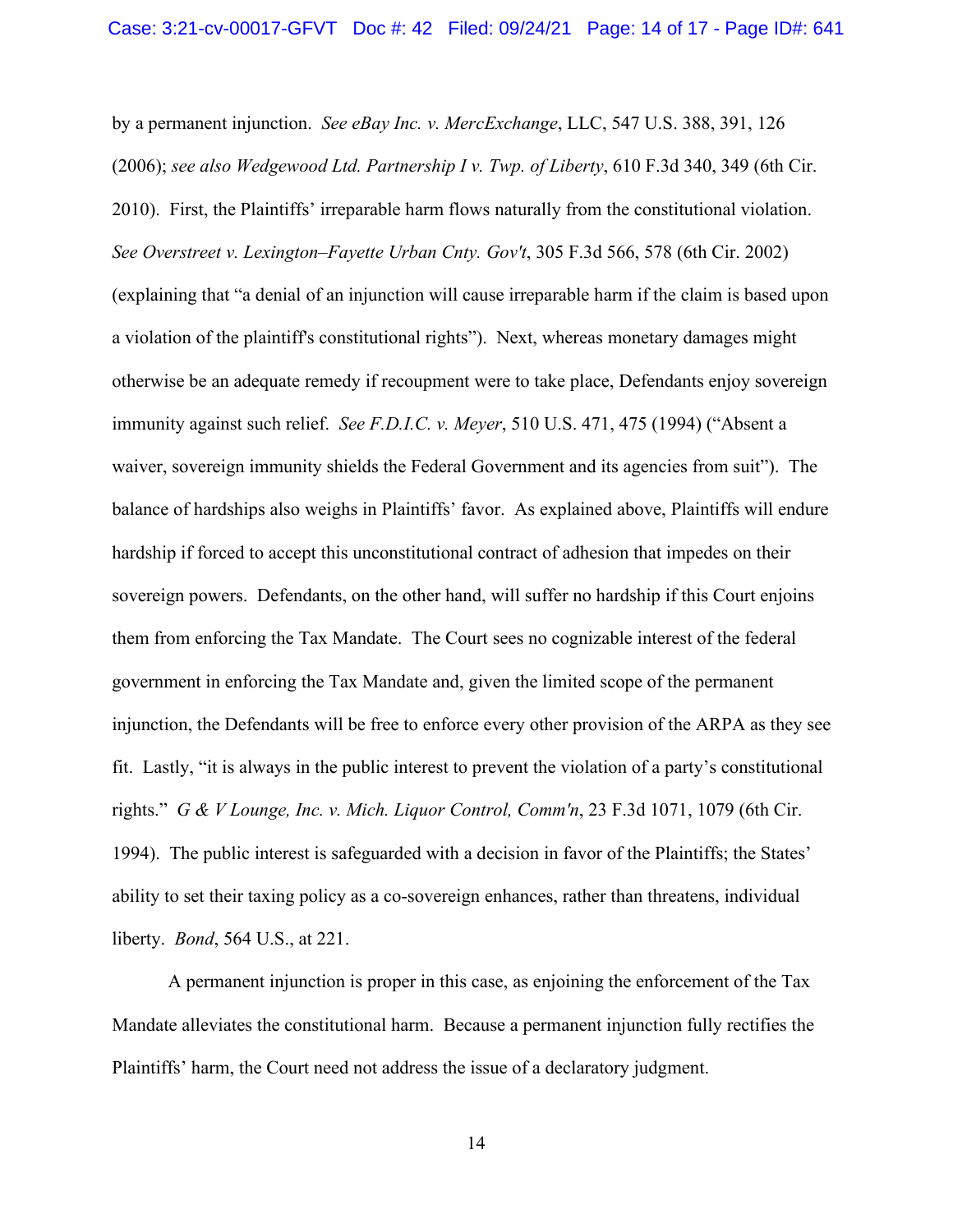Lastly, the Court must consider the scope of its injunction. The Sixth Circuit has held that a "district court should limit the scope of [an] injunction to the conduct 'which has been found to have been pursued or is related to the proven unlawful conduct.' " *Howe v. City of Akron*, 801 F.3d 718, 753 (6th Cir. 2015) (quoting *E.E.O.C. v. Wilson Metal Casket Co.*, 24 F.3d 836, 842 (6th Cir.1994)). The Defendant has made an unconstitutionally coercive offer to Plaintiffs Tennessee and Kentucky. Defendants have made identical offers, however, to every State in the country. While it is true that the evidence presented by the parties primarily relates to Kentucky and Tennessee, this Court's ruling rests on the coercive elements that are universally present in the federal government's offer to all of the States. Consequently, this Court must consider the breadth of its injunction: Should it enjoin the Treasury Secretary's enforcement of the Tax Mandate as it relates to (1) the Eastern District of Kentucky (this Court's District); (2) Tennessee and Kentucky (the entities before the Court); or (3) all of the States (both parties and non-parties).

In *Trump v. Hawaii*, —U.S.—, 138, S. Ct. 2392, 2424 (2018) (Thomas, J., concurring) Justice Thomas discussed the increasing frequency of "universal" or "nationwide injunctions." Justice Thomas expressed his skepticism of such injunctions, noting: (1) historical principles of equity in Article III courts; (2) the recency of nationwide injunctions; (3) and the properly limited role of district courts. *Id.* at 2425–2429 ("[In the past, as] a general rule, American courts did not provide relief beyond the parties to the case"). Justice Thomas found that the sweeping relief brought by nationwide injunctions likewise brings "forum shopping" and makes "every case a national emergency for the courts and the Executive Branch." *Id.* at 2425. Instead, district courts should allow legal questions to percolate through the federal court system. *Id.* Justice Gorsuch affirmed this notion in *Department of Homeland Sec. v. New York*, 140 S. Ct.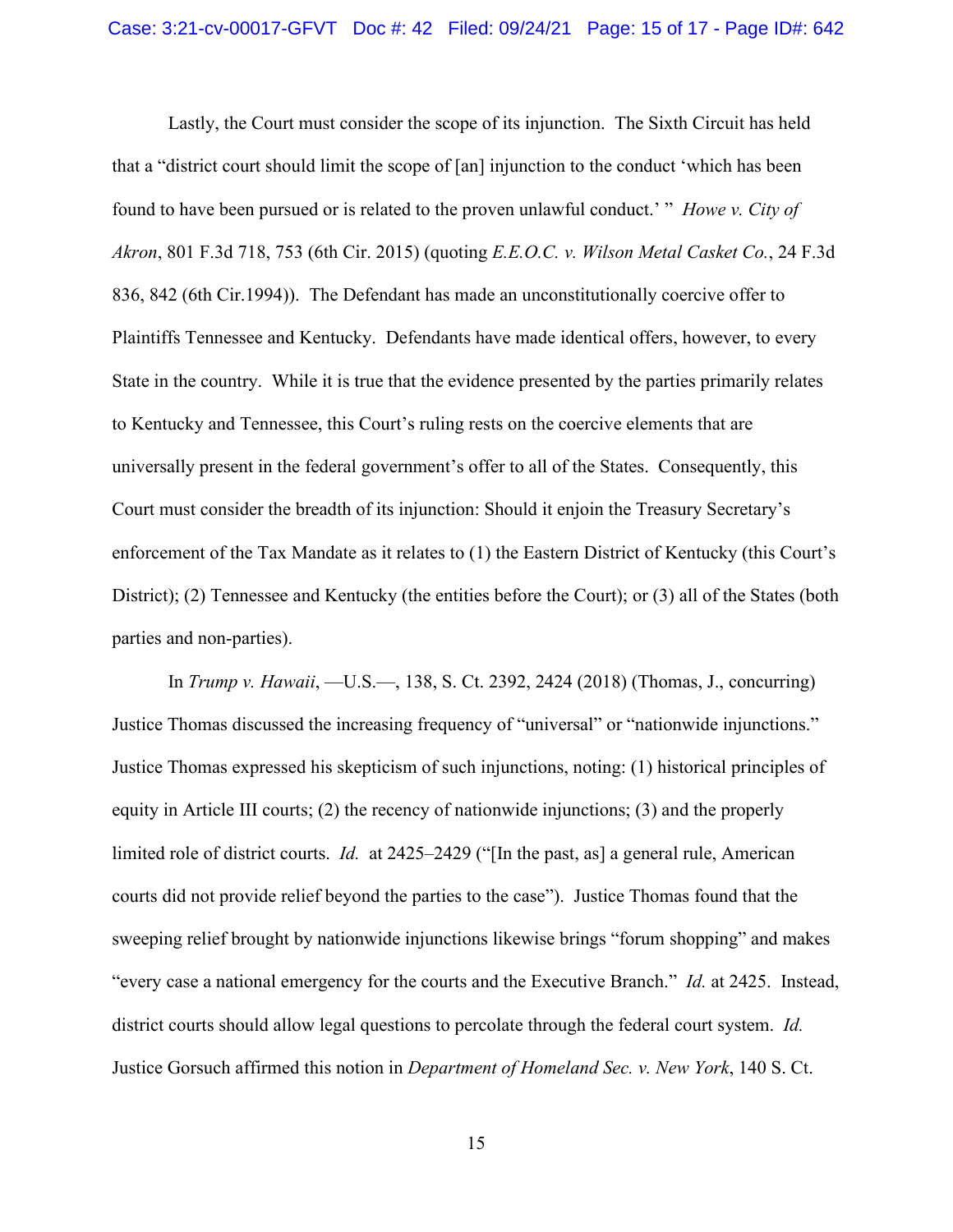599, 600 (2020) (Gorsuch, J.J., concurring). Noting that "[e]quitable remedies, like remedies in general, are meant to redress the injuries sustained by a particular plaintiff in a particular lawsuit," Justice Gorsuch found that nationwide injunctions "raise serious questions about the scope of courts' equitable powers under Article III." *Id.* Not only are such injunctions impracticable, they "force judges into making rushed, high-stakes, low-information decisions." *Id.* Careful review by multiple district and circuit courts, on the other hand, allows the Supreme Court the benefit of thoughtful and, at times, competing outcomes. *Id.* The current state of affairs in the Sixth Circuit is a key example of this careful and deliberate process. One district court has answered a similar legal question regarding the Tax Mandate on dissimilar grounds. *see Ohio*, 2021 WL 2712220. The Sixth Circuit will likely consider both district court injunctions and issue its own opinion. Thereafter, the Supreme Court may choose to address the constitutionality of the Tax Mandate, with the added benefit of many competing views to inform its decision. Even if this Court were to consider relief beyond Tennessee and Kentucky, however, the Sixth Circuit has already defined the outer-bounds of this Court's powers. *See Gun Owners of America, Inc. v. Garland*, 992 F.3d 446, 474 (6th Cir. 2021) ("we do not decide the scope of the injunction, except to say that the scope may not exceed the bounds of the four states within the Sixth Circuit's jurisdiction and, of course, encompasses the parties themselves").

Although the debate over the proper scope of injunctions is ongoing, this Court believes that redressability in the present case is properly limited to the parties before the Court. Consequently, the scope of the permanent injunction shall apply to both Tennessee and Kentucky, in equal force.

**III**